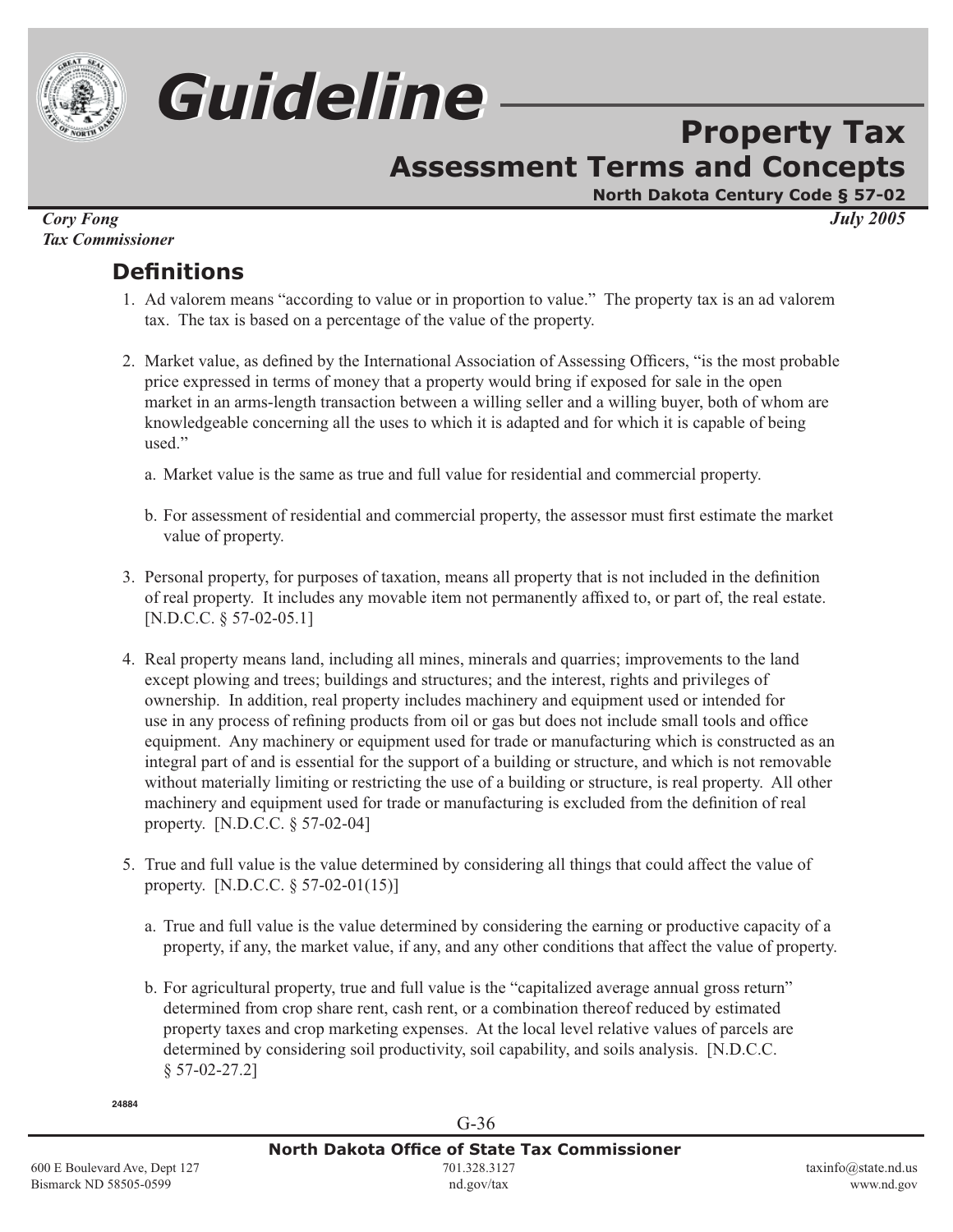c. True and full value is the starting point in the assessment process for property taxation purposes.

### **Classes Of Real Property**

- 6. Agricultural property is platted or unplatted land which is used for raising agricultural crops or grazing farm animals. [N.D.C.C.  $\S 57-02-01(1)$ ]
	- a. Land must be used for raising agricultural crops or grazing farm animals in order to be considered agricultural property.
	- b. Any land platted and assessed as agricultural property before March 30, 1981, continues to be assessed as agricultural until the use changes.
	- c. Any land assessed as other than agricultural property prior to March 30, 1981, may be reclassified and valued as agricultural property, provided it qualifies as agricultural property.
	- d. Property platted on or after March 30, 1981, is not considered to be agricultural property when any four of the following conditions exist:
	- The land is platted by the owner.
	- Public improvements including sewer, water or streets are in place.
	- Topsoil is removed or topography is disturbed to the extent that the property cannot be used to raise crops or graze farm animals.
	- Property is zoned other than agricultural.
	- Property has assumed an urban atmosphere because of adjacent residential or commercial development on three or more sides.
	- The parcel is less than 10 acres and not contiguous to agricultural property.
	- The property sells for more than four times the county average true and full agricultural value.
- 7. Residential property is all or any portion of property used by an individual or a group of individuals as a dwelling, including property upon which a mobile home is located. It does not include structures which accommodate four or more separate family units, nor does it include hotels and motels licensed according to N.D.C.C. ch. 23-09, or any tract of land upon which four or more mobile homes are located. [N.D.C.C. § 57-02-01(12)]
	- a. The property must be used as a dwelling.
	- b. The structure must house no more than three family units.
	- c. A tract of land must contain no more than three mobile homes used as dwellings.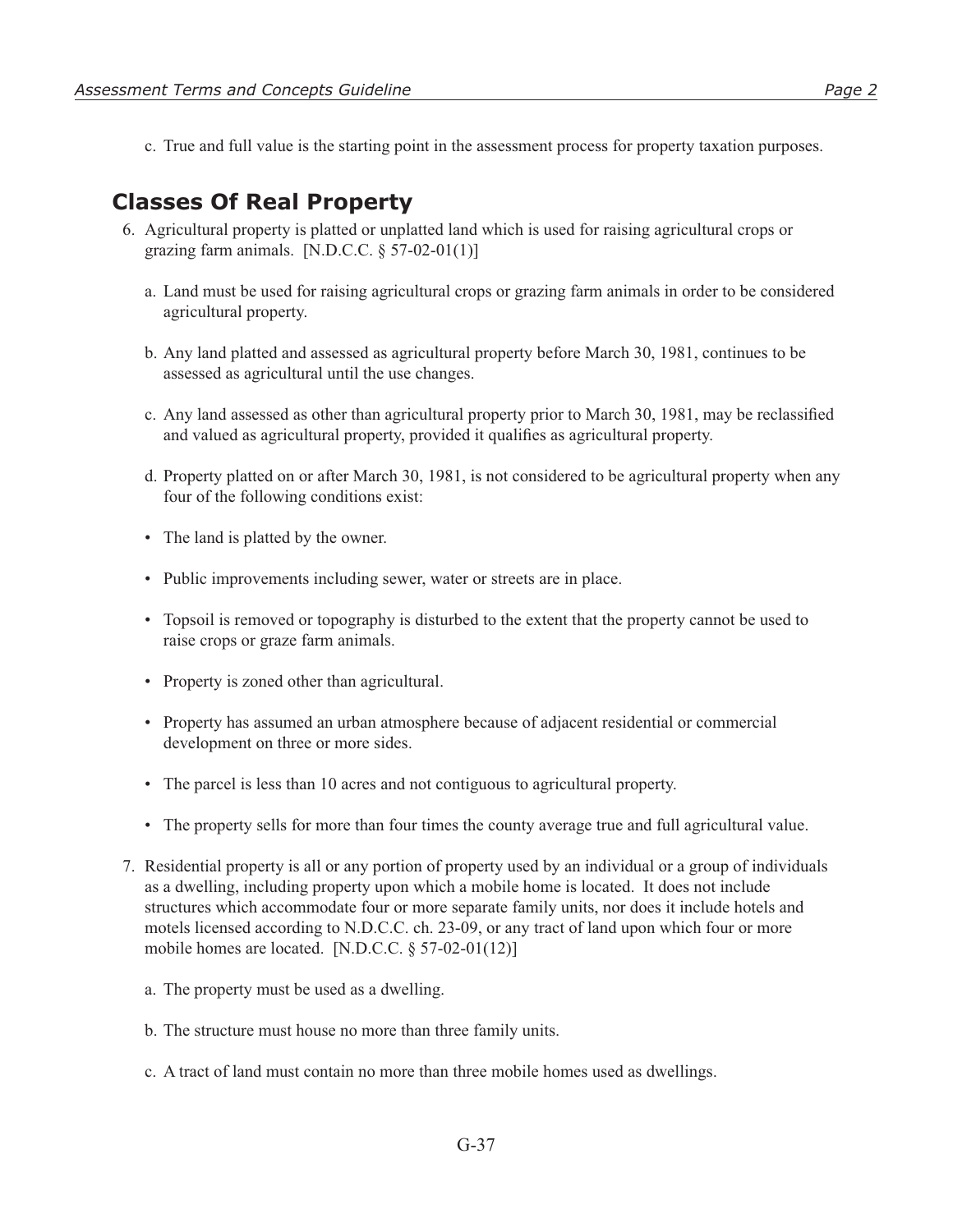8. Centrally assessed property is all property which is assessed by the state board of equalization according to N.D.C.C. chs. 57-05, 57-06, and 57-32. [N.D.C.C. § 57-02-01(4)]

 Property assessable by the state board of equalization includes public utility companies such as power, gas, and pipeline companies.

- 9. Railroad property is the operating property, including franchises, of every railroad that operates in North Dakota. This includes any electric, street or interurban railway. Railroad property is assessed by the state board of equalization pursuant to N.D.C.C. ch. 57-05. [N.D.C.C.  $\S 57-02-01(11)$ ]
- 10. Air carrier transportation property is the operating property of every airline that operates in North Dakota and is included as centrally assessed property. Air carrier transportation property is assessed by the state board of equalization pursuant to N.D.C.C. ch. 57-32. [N.D.C.C.  $\S 57-02-01(2)(4)$ ]
- 11. Commercial property is all or any portion of property that is not described in any of the other classes of property. [N.D.C.C. § 57-02-01(5)]
	- a. Vacant lots are classified as commercial property.
	- b. Any tract of land with four or more separate family units or four or more mobile homes is classified commercial. [N.D.C.C.  $\S 57-02-01(12)$ ]

#### **Valuation and Assessment of Real Property**

- 12. All property is subject to taxation unless exempted by law. [N.D.C.C. § 57-02-03]
	- a. Personal property, except that which is assessed by the state board of equalization or which is subject to an in-lieu tax or a tax imposed by a specific provision of law, is exempt from ad valorem taxation. [N.D.C.C.  $\S 57-02-08(25)$ ]
	- b. The property tax is levied against the property, rather than the property owner.
- 13. Assessed value is 50% of true and full value of property. [N.D.C.C. § 57-02-01(3)]

Example:

True and Assessed Full Value  $x = 50\% =$  Value  $$50,000 \quad x \quad .50 = $25,000$ 

14. Taxable valuation of each class of property is determined by applying a specific percentage of assessed valuation. [N.D.C.C. § 57-02-27]